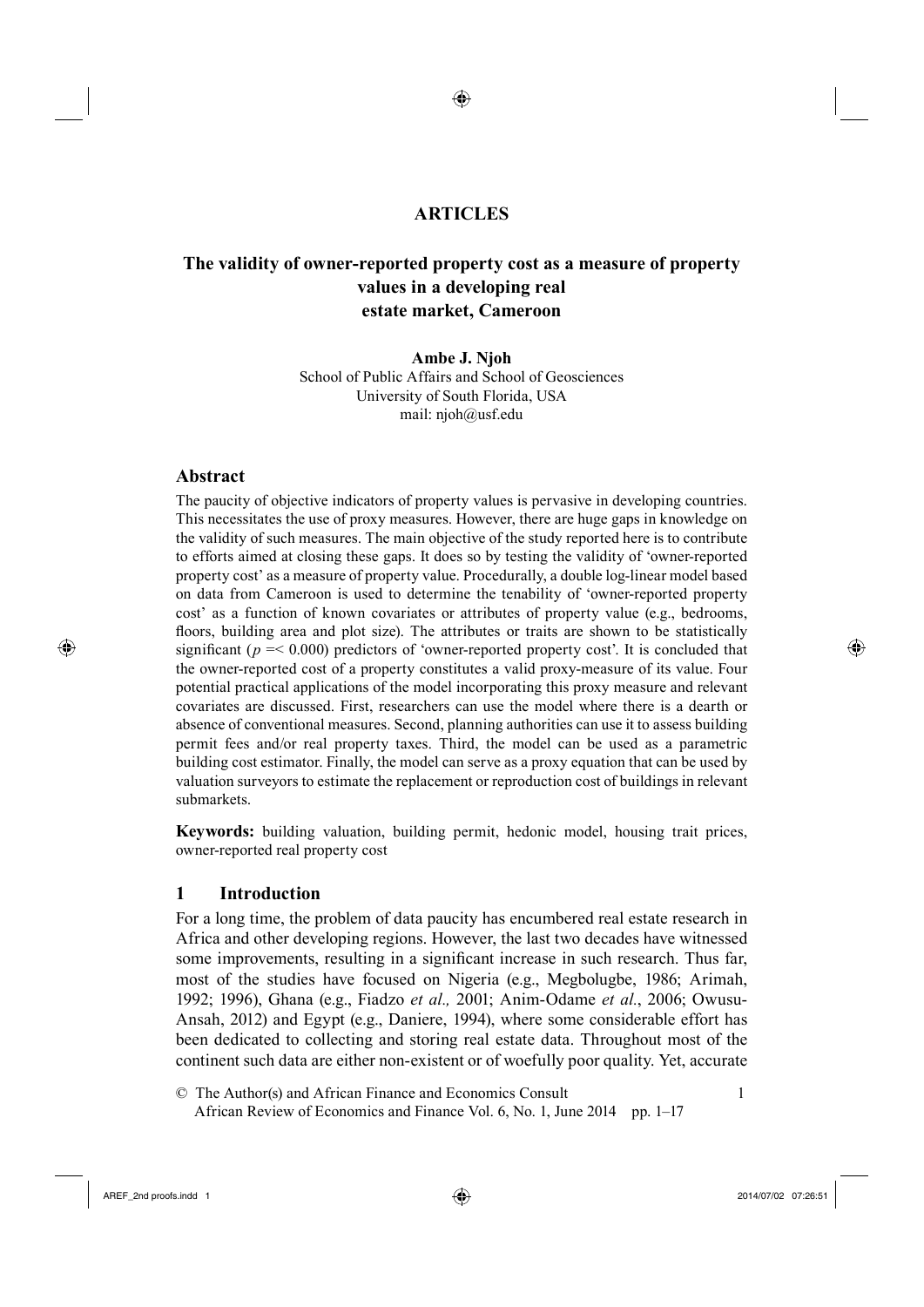real estate data are necessary to facilitate the development planning process. This is especially true with regard to urban development. As Malpezzi and associates (1998, p. 235) contend, any list of urban indicators, short or long, must include information on real estate. One of the most important pieces of information is real estate value. Ideally, this value corresponds with the price a piece of real property (e.g., a house) would command in a competitive or open market setting. This value has also been defined as the amount for which a property should exchange between a willing buyer and willing seller (Mocciaro Li Destri et al., 2012). This definition makes one crucial assumption, namely that both the buyer and seller have complete information on the property and are acting willingly and knowledgeably. This and other relevant assumptions are nullified in African countries, where useable information famine is a defining characteristic. Therefore, strictly speaking, one cannot meaningfully talk of 'real property values' in Africa. Hence, real estate researchers must settle for proxies such as 'owner-reported cost/value' as opposed to direct measures of real property values. However, these proxies are of no use unless they have been vetted for their validity. This is essentially the underlying premise of the study reported in this article.

◈

1The use of proxies in real estate research is not new in Africa and other developing regions. Some researchers employ primary and/or secondary data that indirectly measure property value. Such data are elicited through questionnaires or collected by national or regional government data collection agencies (see, e.g., Arimah, 1996; Anim-Odame *et al.*, 2006; Owusu-Ansah, 2012). Far less utilised are non-conventional data and commensurate sources, yet such data and sources are pervasive throughout the developing world. For instance, in Cameroon, a dominant source of data on real property is real estate developers, who report the data as part of the building permit application process.

The accuracy of these data, it must be noted, is unverified or unverifiable, by agents of the state or other interested parties. This raises several questions, among which the following ranks very high: Can nebulously inconclusive pieces of information from disparate building permit applicants help researchers and other concerned entities arrive at logically similar conclusions? To be of more direct relevance for the purpose of the present study, the question can be re-stated as follows: Can owner-reported real property data be considered accurate proxies for the property's true traits? This question speaks to the issue of validity and is central to the study. Specifically, the study evaluates the validity of the owner-reported cost of real property as an accurate measure of property value. The empirical referent of the study is Cameroon. In the next section, the article provides some background information on the study setting and data sources. This is followed by a brief discussion of the concept of construct validity, before previous works analysing housing trait prices, especially in developing countries, are studied. Then, the article focuses on important data and methodological issues of the study, before the author presents and discusses the main findings of the study.

⊕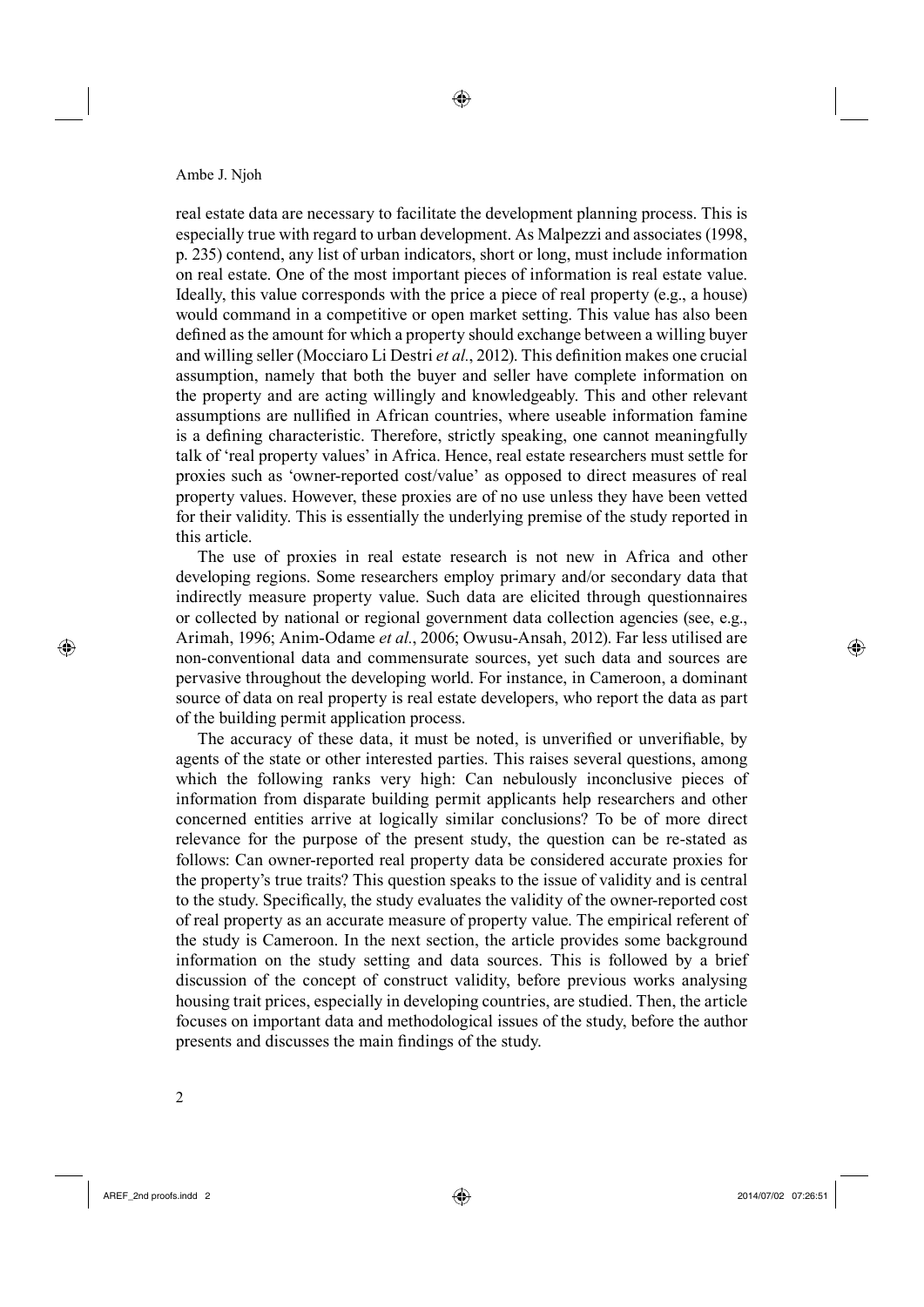# **2 Study setting, data and data sources**

*Study setting: Fako Division.* For administrative purposes, Cameroon is divided into ten regions, 58 divisions (Fako being one such) and several subdivisions (Target Map, Online). During the German colonial era, and earlier on during the postcolonial period, Fako Division, shown as Figure 1, was known as Victoria Division, with divisional headquarters in Victoria (present-day Limbe). Today, Fako Division, with its headquarters in Limbe, comprises a total area of 2 060 km2 .

◈



**Figure 1: Study area**

Source: Wikicommons.org

Current statistics on Cameroon, especially at the sub-national level, are difficult to come by. The only available statistics date back to the mid-1980s. Table 1, which shows relevant statistics for Fako Division, indicates that the region is divided into four sub-divisions, namely Buea, Limbe, Muyuka and Tiko. The division has a density of 119 persons per square kilometer (Target Map, Online). The South West Region, of which Fako Division is a part, has a density of 31 persons per square kilometer. The division's major towns (with a population of at least 15 000

⊕

◈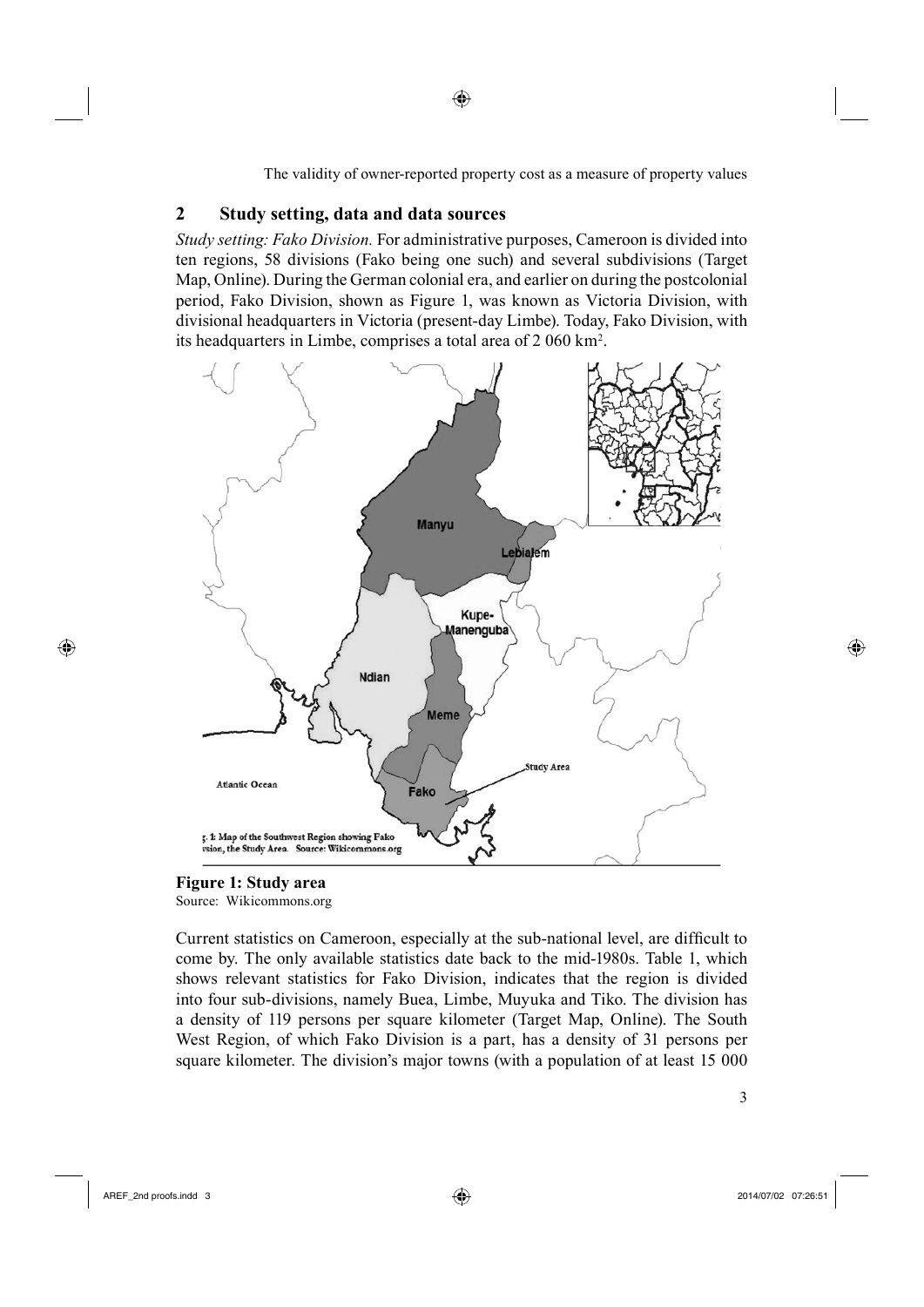inhabitants) include Limbe, Buea, Tiko, Muyuka and Mutengene. The most recent official population statistics for these towns were recorded in 2005 and are shown in Table 1.

| <b>Sub-division</b> | Area<br>(Sq. km) | Density (Pers/sq.<br>km) | Main<br>town(s) | <b>Population</b> |  |
|---------------------|------------------|--------------------------|-----------------|-------------------|--|
| Buea                | 970              | 70                       | Buea            | 90 088            |  |
| Limbe               | 185              | 226                      | Limbe           | 84 223            |  |
| Muyuka              | 300              | 126                      | Muyuka          | 28 046            |  |
| Tiko                | 605              | 94                       | Tiko            | 60 796            |  |
|                     |                  |                          | Mutengene       | 41 063            |  |
| <b>TOTAL</b>        | 2 0 6 0          |                          |                 | 304 216           |  |

**Table 1: Demographic and related statistics for Fako Division as at 2005**

Source: BCREP (Bureau Central des Recensements et des Population, 2010).

*The real estate market in Fako.* As in other parts of Cameroon, it is undeveloped and therefore saddled with a multitude of problems. The limited scope of this article permits only a brief discussion of the land and housing sub-sectors and their commensurate problems. The government of Cameroon has had a formal comprehensive land law in place since 1974. Notwithstanding, land policy in the country continues to be mired in difficulties, as opportunities to maximise its utility are squandered by the state. A recent study jointly commissioned by the North-South Institute (NSI) and the Canadian International Development Agency (CIDA) lamented the Cameroonian government's inability to capitalise on land's capacity as a revenue source (see Khan, 2010). By law, urban-based real property owners and other entities benefiting from basic public infrastructure are required to pay  $1/10<sup>th</sup>$  of one per cent (0.1%) of the owner-declared value of their property as taxes annually. Similarly, the law levies an income tax of five per cent  $(5%)$  on rental property. The tax is supposed to be paid directly by the tenant of such property.

The failure to systematically and strictly enforce real estate taxation policies in Cameroon has created an endless string of problems. For instance, real property, which is standard collateral for bank and mortgage loans in other countries, is seldom utilised in Cameroon. This is mainly because, by law, land in Cameroon can serve as collateral only if the owner is up to date with property tax-payments. Yet, another problem is that no litigation on land can be entertained in a court of law unless the owner has regularly defrayed all applicable taxes. In practice, as hinted earlier, these lofty laws are seldom enforced, and never with any regularity. One reason for this is the absence of a sound and logical basis for assessing such taxes in the country. Thus, land developers/owners continue to carry out transactions on

⊕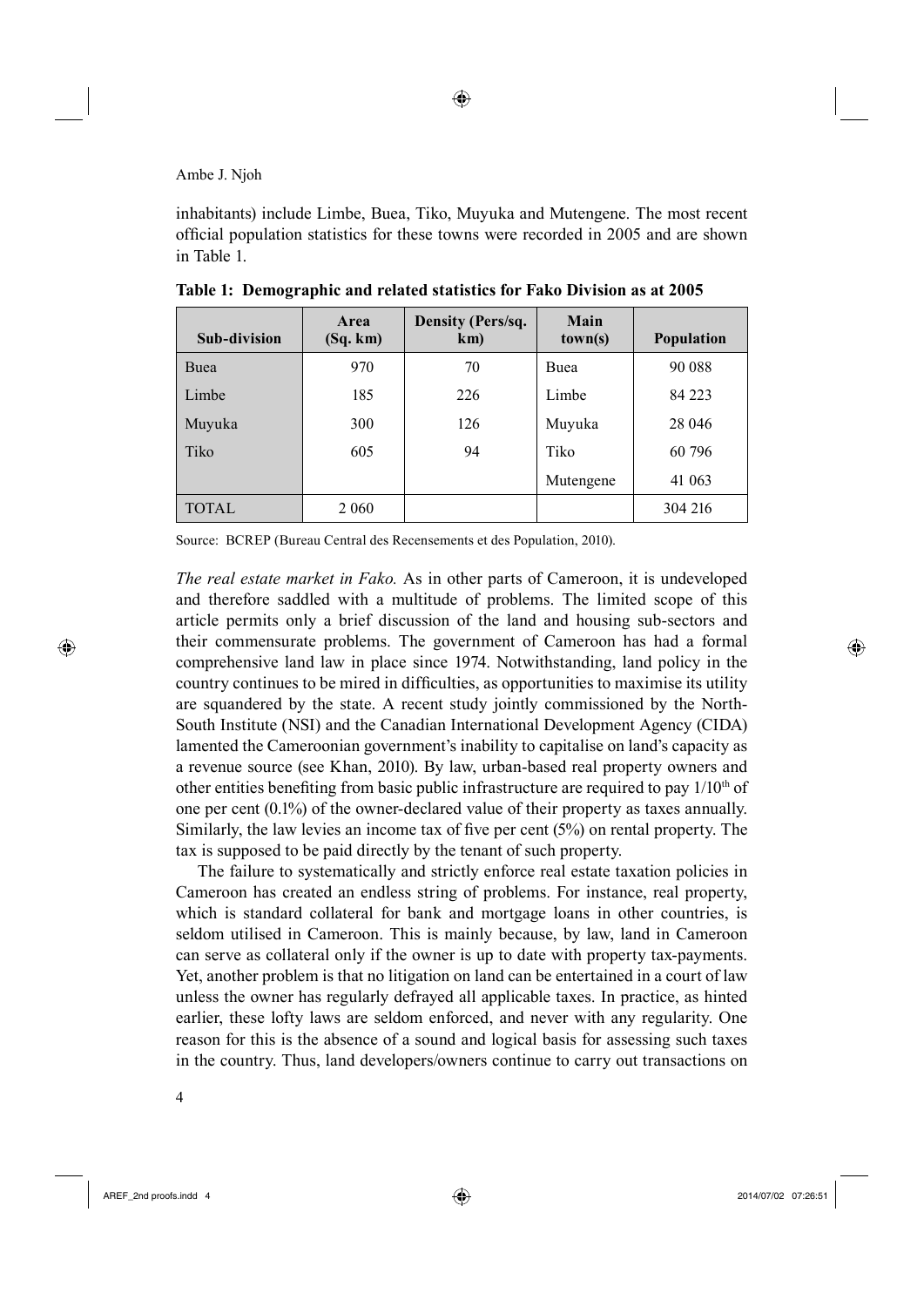land for which no taxes have been paid. Typically, these parties pay only the land certificate application processing and related charges.

◈

4As for the housing subsector, it is almost devoid of commercial and other institutional developers. Almost all privately supplied housing units are developed by individuals as opposed to the state or formally organised building contractors. This is true of Fako Division and of Cameroon as a whole. Here, as Njoh (1992, 2000) notes, housing units are typically developed by the owner, with the help of family members, friends, paid labourers and journeymen, working under the owner's supervision or that of a relative. Housing units are developed informally or formally. Units falling under the former category are in violation of one or more provisions of the building code in force and typically do not have an approved building plan. In contrast, building units in the latter category have approved building plans and conform to the relevant provisions of the building code. Although it is difficult to determine exact figures because of the absence of official and/or accurate records, a significant number of housing units in Fako Division have no approved building plans. One reason for this is related to the fact that the processes and requirements for obtaining a building permit in the division (and throughout the country) are cumbersome, time-consuming and prohibitively costly (Njoh, 1992, 2000). Amongst the many items potential housing developers must submit as part of the building permit application dossier, is an estimate of the total cost of the proposed building. The cost of approving the plan is computed as a proportion of this cost, which is essentially the unit's 'owner-computed cost'. Usually, this is the only available figure reflecting the cost of the building, due to the difficulty involved in keeping track of other expenditures on the unit – building works are often done in a piecemeal fashion and over extended periods in Cameroon. The importance of the estimated cost of the unit is therefore not limited to its use as the basis for determining the plan approval cost. Rather, it serves as the basis for computing the amount for compensating a property owner in instances of 'compulsory acquisition and compensation', or when the state must destroy the property to develop some public infrastructure (e.g., a road).

5Despite its real or potential utility, owner-reported cost has never been scrutinised for its validity. Consequently, the extent to which this cost reflects the 'true value' of a piece of real property is unknown. Also unknown is the relationship of this cost to established covariates of property value. The study reported here seeks to shed light on these and cognate issues, and is particularly interested in the validity of 'owner-reported cost' (of property) as a function of established property traits in the housing market.

# **3 Computing real property trait prices**

One of the best-known approaches to computing housing trait prices employs the hedonic model, which computes the price of a commodity as a function of its various traits. Contrary to popular opinion, A.T. Court, an automobile industry analyst, was

⊕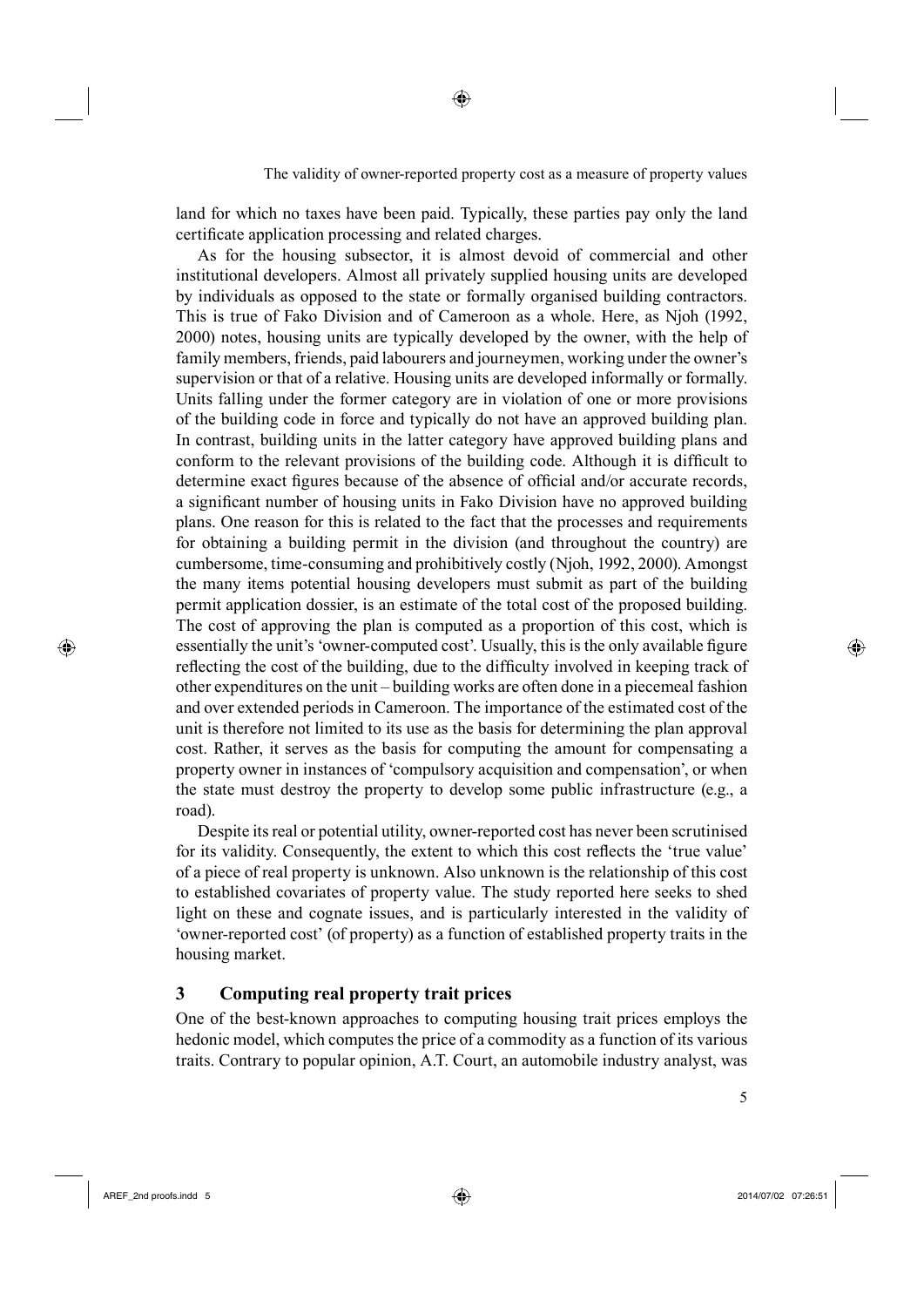not the first to employ a hedonic model to estimate price as a function of commodity attributes. Rather, according to recent evidence uncovered by Colwell and Dilmore (1999), the first application of this model was in land economics, and dates back to 1922, some 17 years before Court's application, and is credited to G.C. Haas, an agricultural economist.

◈

The model has since been used in many fields: in housing, the model has been incorporated into a hedonic price regression framework/approach (also known as the hedonic price index) developed by Lancaster (1966) and refined by Rosen (1974). Ramanathan (1989) draws attention to notable works that employ this approach: Ridker and Henning (1967) employ the model to examine how air pollution affects the value of property; Grether and Mieszkowski (1974) use it to analyse real estate values in the New Haven Metropolitan area of the United States (US), while Ramanathan, Ramm and Smallwood (1975) employ it to study the impact on residential values of proximity to solid waste disposal sites in four communities in Los Angeles, California. Other works employing this approach include Malpezzi, Chun and Green (1998), Guidry and Do (1998), Rutherford and Thomson (1999) and Tu and Eppli (1999).

Within the framework, implicit prices are assigned to a vector of attributes for a class of differentiated products. In this regard, the hedonic price regression framework recognises the multi-dimensional nature of housing. As Knight, Dombrow and Sirmans (1995, online) note, the hedonic regression methodology recognises that housing is a composite product. While the attributes are not sold separately, regressing these attributes on the sales price of the composite product yields the marginal contribution of each attribute to the sales price.

A general specification of the hedonic price mode, as applied to urban housing markets, states the following (Megbolugbe, 1992, 1986): in a competitive housing market, the equilibrium implies that there is a relationship between housing prices, *P*, and a set of attributes that can be indexed from *1* to *n*, characterising the housing units, *Z.* This relationship is captured by the following mathematical equation:

$$
P(Z) = P(Z_1, \ldots, Z_n) \tag{1}
$$

Within this framework, housing attributes are classified into three major categories including a) structural attributes, *S* (e.g., number of bedrooms, bathrooms, kitchens, garages, the wall type, building area and lot size); b) neighbourhood attributes, *N* (e.g., access roads, availability of utility services such as water, electricity, parks and public services); and c) locational attributes, *L* (e.g., socio-economic and political factors such as access to economic opportunities, social status of the community, political stability and viability). Taking account of these attributes, equation (1) can be restated thus:

$$
P = F(S, N, L) \tag{2}
$$

To obtain the marginal change in the total price of a housing unit associated with a change in any given attribute, simply compute the partial derivative of the hedonic

⊕

AREF\_2nd proofs.indd 6 2014/07/02 07:26:51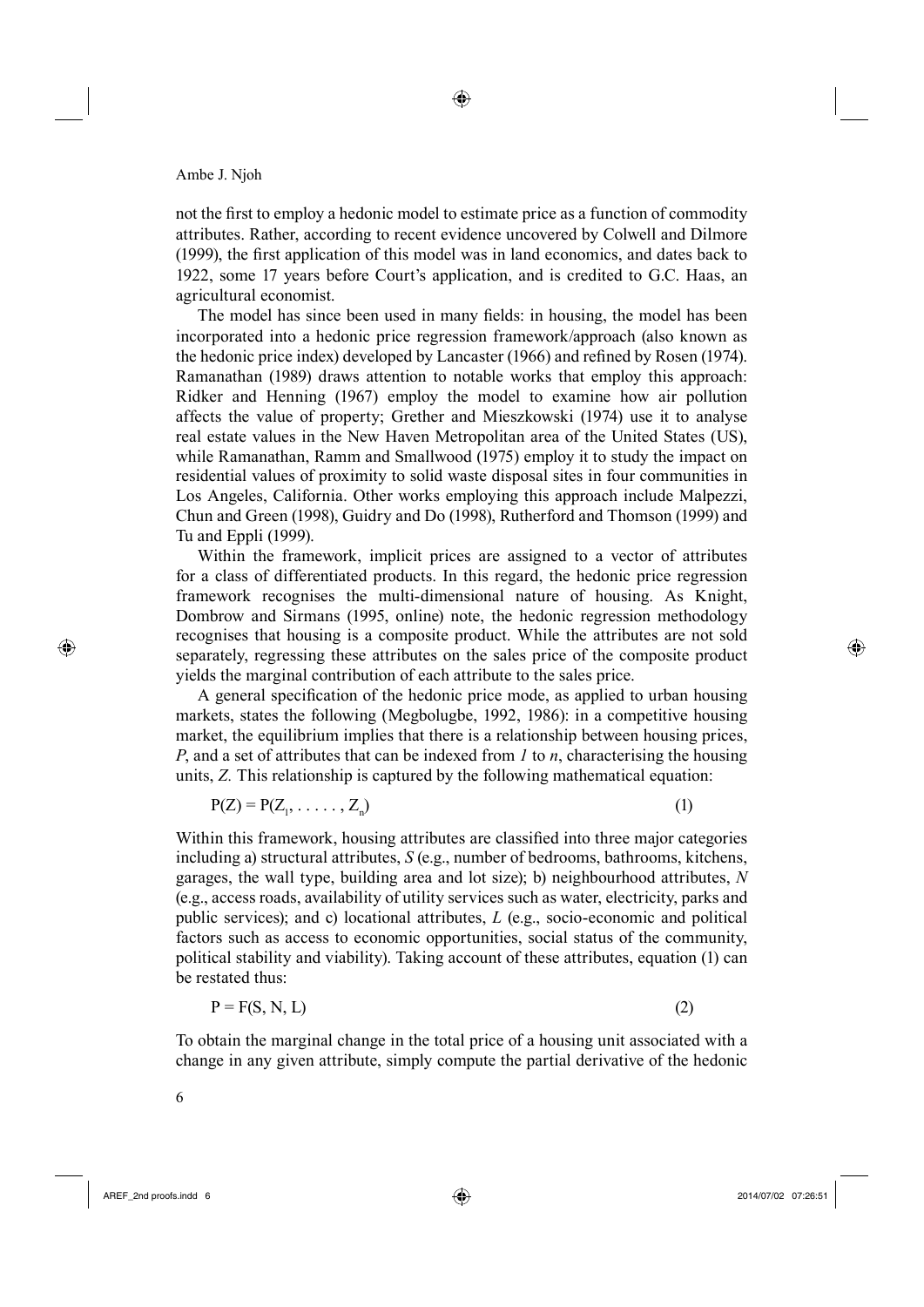function with respect to that attribute, holding all other attributes constant. The partial derivatives in this case are equivalent to marginal prices in standard market analysis in terms of the information they provide. Clearly, these mathematical procedures and the results they evoke are well established. It is therefore safe to employ such results as the basis for evaluating the validity of proposed real property measures or indicators. A word on the concept of validity is necessary before employing it here.

# **4 The concept of validity**

The concept is commonly used in the social sciences, but especially in psychology and sociology (see, e.g., Cronback and Meehl, 1955; Hagan, 1997; Messick, 1998; Western and Rosenthal, 2003; Brown, online; Babbie, 2013). The concept comprises four different but overlapping components, including face, content, criterion and construct validity (Hagan, 1997; Babbie, 2013; Brown, online). Face validity speaks to the extent to which an indicator's professed ability to measure some phenomenon satisfies our commonsense knowledge of that phenomenon. In other words, as Hagan (1997) suggests, face validity requires that the following question be addressed: Does the indicator/instrument appear, on its face, to accurately measure what it claims it is measuring? Or, to cite Babbie (2013, p. 151): Does the indicator 'jibe with our common agreements and our individual images concerning a particular concept?' In the context of the present discussion there is considerable consensus regarding the determinants of real property value. Therefore, assessing the face validity of any proposed measure should not be an insurmountable task.

9Content validity has to do with elements comprising an indicator designed to measure a phenomenon. More specifically, content validity 'refers to how much a measure covers the range of meanings included within a concept' (Babbie, 2013, p. 152). Criterion validity speaks to the strength of association between an indicator of some phenomenon and a well-established outside measure of that phenomenon. Also known as predictive validity, criterion validity is based on external conditions (Ibid). For its part, construct validity can be defined as the degree to which a measure accurately gauges attributes of a phenomenon under investigation (Cronback and Meehl, 1955; Western and Rosenthal, 2003). In practice, ascertaining construct validity invariably requires a response to the following question about an indicator: Does the indicator, in fact, gauge what it professes to gauge? Whenever this question elicits a response in the affirmative, it must be concluded that the indicator constitutes a valid measure of the phenomenon in question.

The question of validity, therefore, speaks to the extent to which a measure of any phenomenon can be considered apropos. Validity is of interest in social scientific research not only for its own sake. Rather, its importance derives from its ability to validate purported measures of constructs. In particular, it can help researchers address the following question: How is the indicator related to known measures of the phenomenon in question? To meaningfully address such questions, it is necessary to posit a theoretical and empirical relationship between the indicator and the known

⊕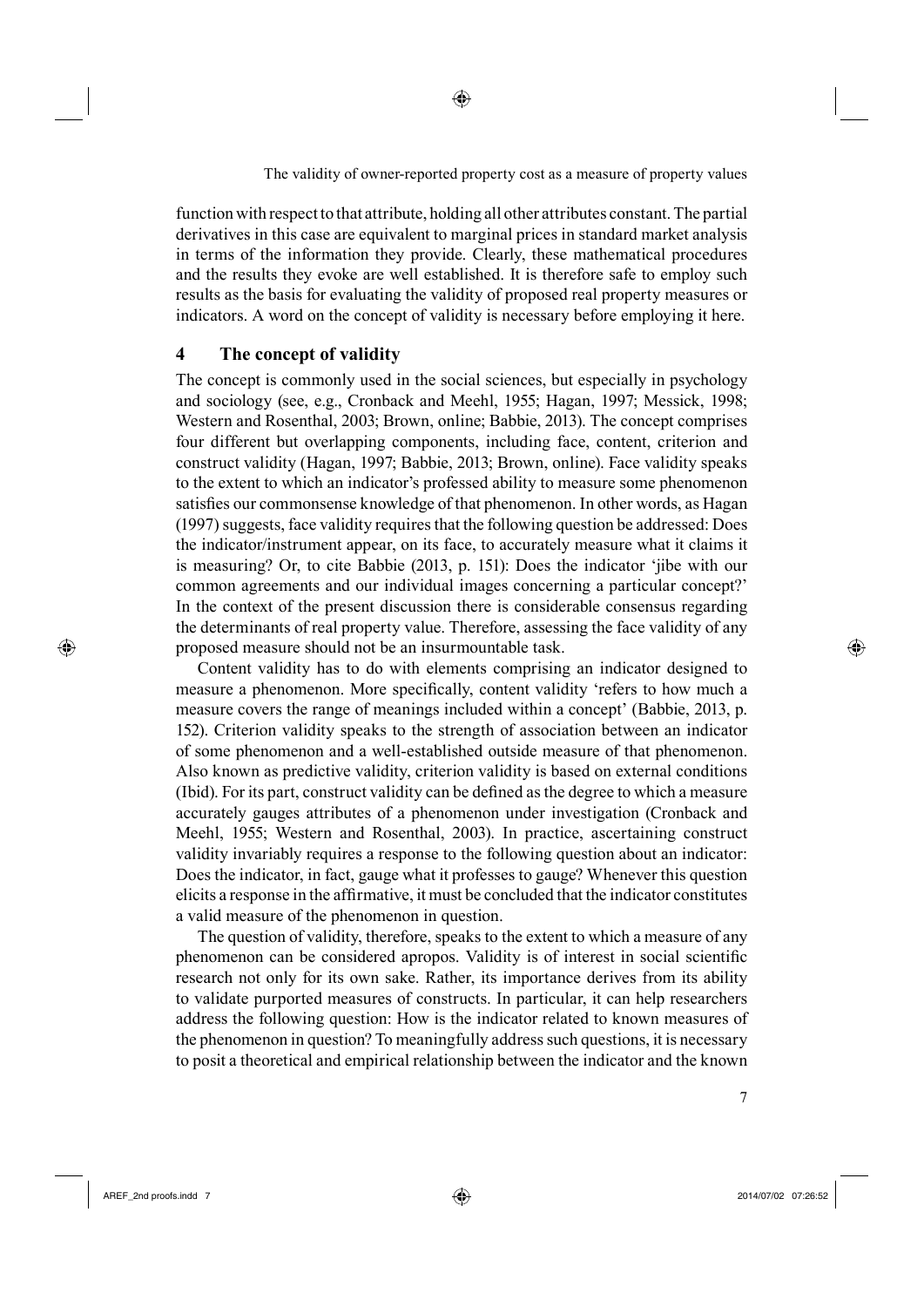attributes of the phenomenon. In the case at hand, 'owner-reported cost' of any real property is posited as a valid indicator of the property's 'true' value.

The question raised in this connection relates to how to establish the validity of this indicator. In psychology and sociology, where questions of validity are frequently tackled, ascertaining validity often involves various steps (Western and Rosenthal, 2003: 608): a) determining the extent to which values of the chosen indicator correlate with other established measures; b) demonstrating a pattern of correlations; c) showing that the values of the indicator and the established measures are associated in theoretically predictable ways. These steps were emulated to determine the extent to which the 'owner-reported cost' of a property is a function of the property's trait prices. Note that validity does not depend strictly on actual measurements. Rather, as Hagan (1997) argues, it involves a degree of thoughtfulness because there is seldom any criterion against which to compare the measurements. The same does not necessarily hold true for the case at hand, because measurements or indicators of property values are well established. It is against the most prominent of these indicators that the validity of 'owner-reported cost' as a function of real property traits is tested.

The process by which this test is conducted is guided by the following hypotheses.

1. A positive association is expected between the 'owner-reported cost' of a piece of real property and the property's quantifiable traits.

Reasoning: Well established in developed countries, this link is expected to be tenable in Cameroon, because quantifiable real property (e.g., housing) traits such as number of bedrooms/storeys and lot size are objective, and therefore less likely to be affected by cultural proclivities.

2. Qualitative housing traits such as location (urban vs. non-urban) and building use (residential vs. commercial) are expected to have no impact on 'ownerreported' property cost.

*Reasoning:* It is true that a premium is placed on these qualitative attributes – especially the location – of real property in Western countries, but in African societies such as Cameroon real property is valued more for factors unrelated to location. Prominent among these factors are its origin (e.g., inheritance) and sentimental relevance (e.g., burial ground of forebears).

3. 'Owner-reported property cost' is predictable based on knowledge of established real property attributes.

*Reasoning:* Although not verified or verifiable by agents of the state, it is reasonable to expect 'owner-reported cost' to be randomly distributed. Certainly, property owners are likely to devalue their property as a tax-burden minimisation strategy. However, there is no reason to believe that property owners would want to devalue their property to the point that the reported cost appears ridiculous even to the untrained eye. Thus, *ceteris paribus*, 'owner-reported

⊕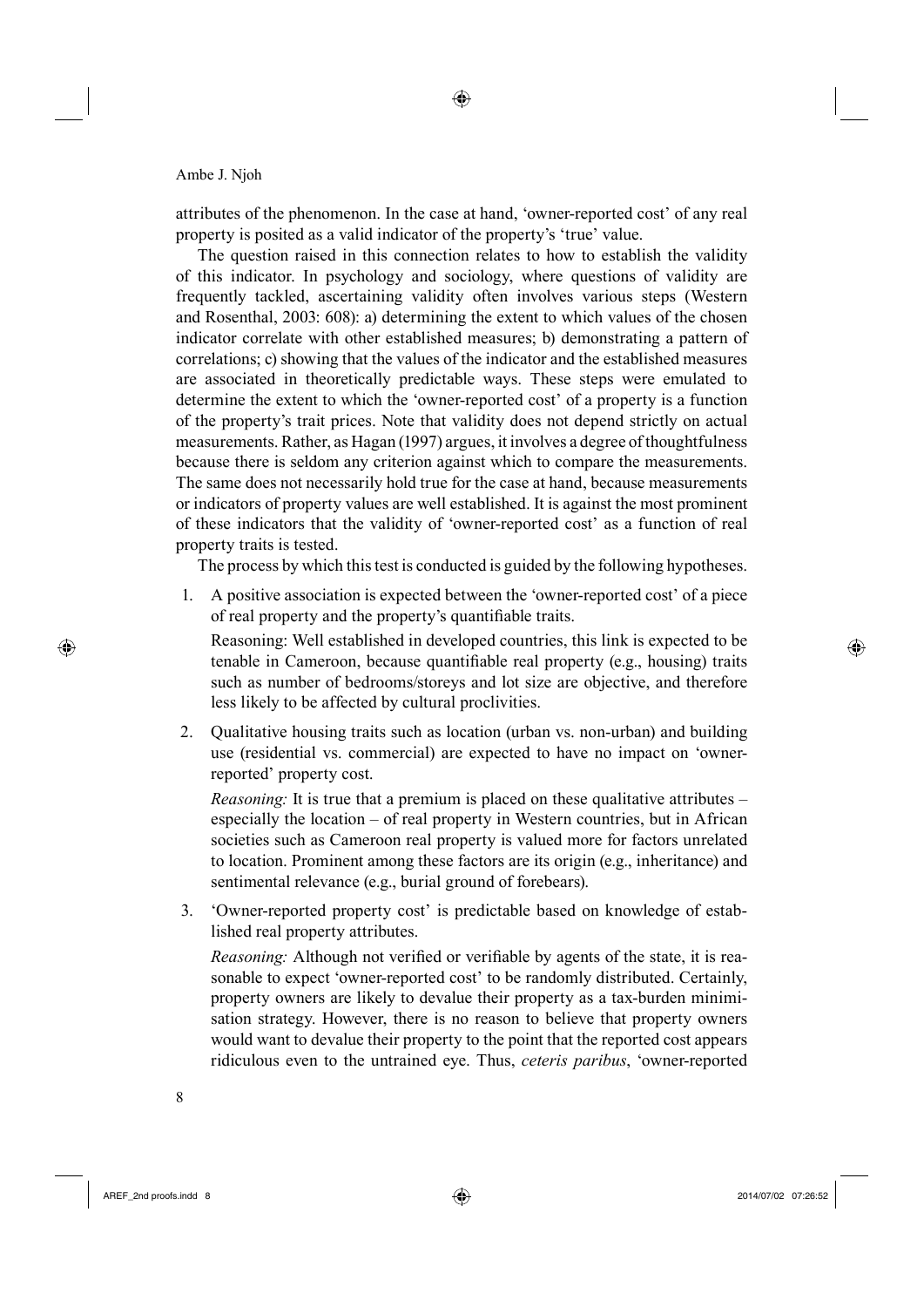⊕

The validity of owner-reported property cost as a measure of property values

costs' are likely to be tied to the actual cost, and, by extension, to established property traits in some logical fashion.

Before subjecting these hypotheses to statistical tests, it is necessary to shed light on important data and methodological aspects of the study.

## **5 Data and methodology**

The main source of the data employed in the study is the building plan register  $-$  a document maintained by town planning departments in Cameroon. The document is used for recording information on plans submitted as part of the application for a building permit dossier. The document contains, *inter alia*, the following data:

The submission date of the application;

A registration number of the building plan (assigned by the planning office); The area of building plot;

The total floor area of the proposed building;

The number of bedrooms in the building;

The use/purpose of the proposed building (e.g., residential or commercial);

The number of floors/storeys in the building; and

The total estimated cost of the building.

In addition, the document contains the name of the owner of the proposed building (i.e., building permit applicant) and remarks to the effect that the plan was approved or rejected (i.e., whether the permit was granted or denied).

The data, collected in the summer of 2010, entailed simply copying all pages of the register containing information on building permit applications registered between January 1990 and December 1998. The author's first-hand knowledge of the residential housing development domain in Cameroon suggests the following: it typically takes ten to 15 years from the time a building permit application is approved to when the building is actually completed. To conceal the identity of applicants, given that information on building permit applications is treated as confidential in the country, their names were concealed before copying the relevant pages of the building plan register. Only plans for which building permits were granted were included in the study. All accounted for, 385 buildings were included in the survey.

Variables and measurement: Seven variables, one dependent (DV), and six independent (IVs) were included in the study. Four of the IVs are quantitative while two are qualitative. The DV is the estimated or 'owner-reported' cost of the building in millions of francs CFA (Cameroon's local currency).<sup>1</sup> The IVs include: 1) number of bedrooms (BEDRMS), measured numerically from  $I$  to  $n$ ; 2) number of floors (FLOORS), *1* to *n*; 3) area of the building (BLDAREA); and 4) size of the building plot not occupied by the building (YARD), measured in square meters.

⊕

<sup>1 \$1 =</sup> approximately 464 frs CFA as of March 2014.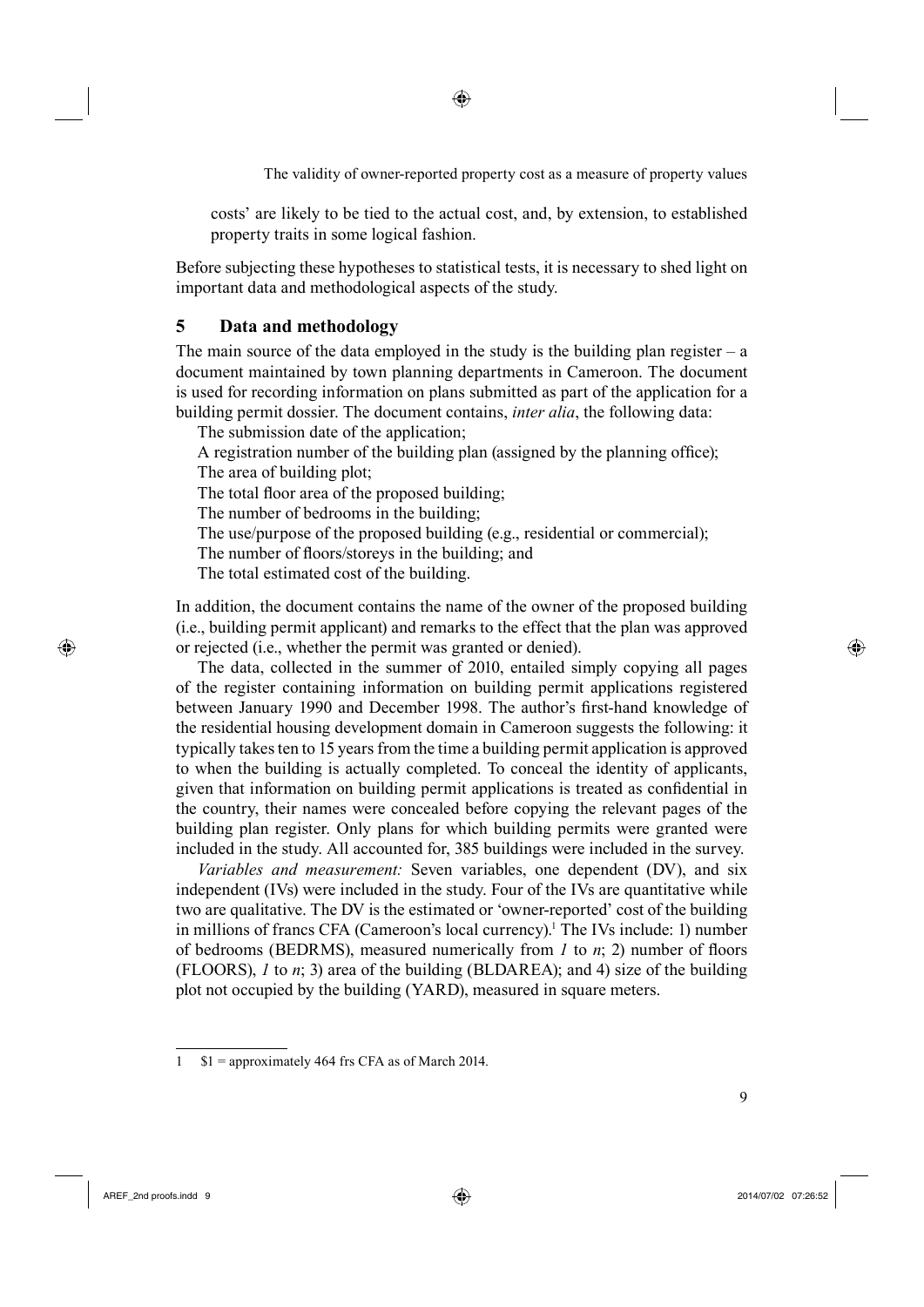The latter variable is derived by subtracting the area of the building from the area of the plot. While it is conceivable that the size of the lot on which the building is located has a significant impact on the cost of the building, its effect includes that of the building's area, which is subtracted from that of the plot as a whole, to avoid accounting for this particular trait more than once. The fifth and sixth IVs are qualitative, and include the property's location and use. These binary variables were treated as dummies. Location took on the value '1' (urban) for a property located within a three-kilometre radius of Limbe Township, and '0' (non-urban) otherwise. Limbe, the divisional headquarters of Fako Division, is second only to Kumba as the most populous township in the Southwest Region. The second dummy variable, USE took on the value '1' if the property was for residential purposes and '0' otherwise.

## **6** Model specification

The general specification of the hedonic price model as applied to urban housing markets was stated earlier [see equation (1)]. The equation incorporates three major categories of variables, namely structural, neighbourhood and social attributes. Equation  $(2)$  is a simplified version of the model. A modified version, specified for a developing housing market (see Megbolugbe, 1986, p. 537), is as follows:

$$
(\mathbf{P}^{\lambda}-1) = \alpha_{i} = \sum_{i=1}^{\infty} \alpha_{i} Z_{i}^{\lambda} + \mathbf{e}
$$
 (3)

Where *P* is price, the  $Z_i$  are housing traits or attributes, and  $P^{\lambda}$  and  $Z^{\lambda}$  represent Box-Cox transformations,  $\alpha_i$  are parameters of the model while *e* is a standard stochastic error term. For a sample of *n* observations on the untransformed dependent variable, the likelihood function can be seen as the product density of each observation. To obtain estimates of  $\lambda$ ,  $\alpha_{\rho}$  and  $\alpha_{\rho}$  we maximise this function or its log. To obtain the maximum likelihood estimates, any Ordinary Least Square (OLS) regression computer program can be used. By redefining equation (3) above, we obtain:

$$
P^{\lambda} = X\beta + e \tag{4}
$$

Where the likelihood estimates of the *b*s are the OLS estimates for the dependent variable,  $P^{\lambda}$ , and the estimate  $\sigma^2$  for a given  $\lambda$ .

Note that equation (4) is a simple regression model. It is common practice in econometrics to use the regression model to capture the relationship between the sale price of housing units to their attributes (cf, Ramanathan, 1989). More commonly, a multiple regression model of the following form is used:

$$
Y_{t} = \alpha + \beta_{1}X_{t1} + \beta_{2}X_{t2} + \dots \beta_{k}X_{tk} + u.
$$
 (5)

Where  $X_t$  and  $Y_t$  are the t<sup>th</sup> observations  $(t = I \text{ to } T)$  on the independent variables, respectively;  $\alpha$  and  $\beta$  are unknown parameters to be estimated; *u* is the stochastic term; the subscript *t* refers to the observation number and varies from 1 to T.

17An important objective in the present study is to identify a suitable model for estimating housing trait prices for a developing housing market. A possible model

⊕

AREF\_2nd proofs.indd 10 2014/07/02 07:26:52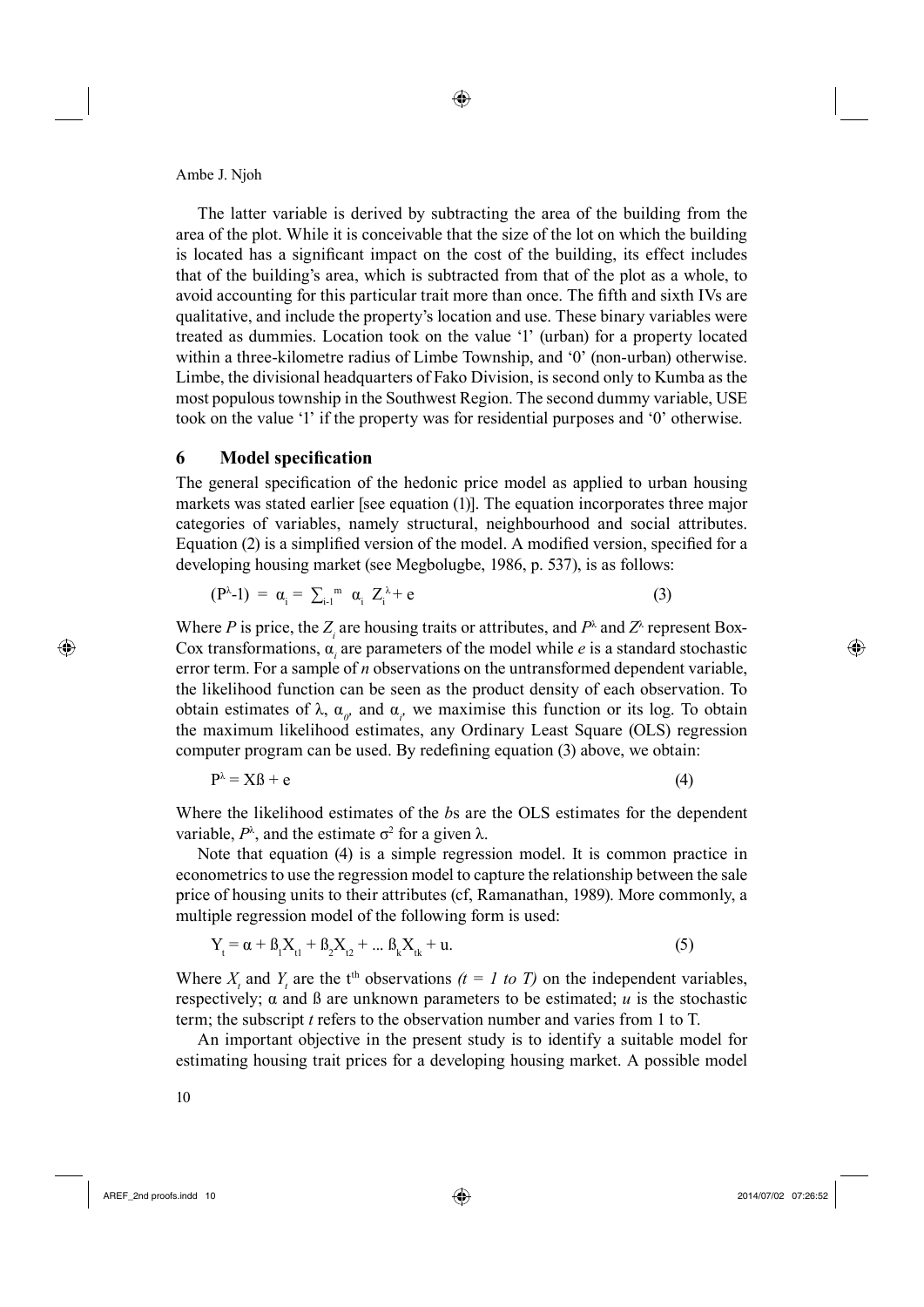is the log-linear regression model, which can be stated using the variables examined in the study as follows:

$$
COST = \alpha + \beta_1 \ln \text{BLDAREA} + \beta_2 \ln \text{BEDRMS} + \beta_3 \ln \text{FLOORS} + \beta_4 \ln \text{YARD}
$$
  
+  $\beta_4 \ln \text{LOCATION} + u$  (6)

I. Differentiating equation (5) above, partially with respect to  $X_{ii}$ , we obtain II.  $\delta Y_t / \delta X_{ti} = \beta_i$ .  $(7)$ 

Therefore, the regression coefficient  $\mathbf{B}_i$  can be interpreted as follows: keeping the values of all other variables constant, if  $X_{ti}$  is increased by one unit,  $Y_t$  is expected to also increase, on average by  $\beta$ <sub>*i*</sub> units (if  $\beta$ <sub>*i*</sub> is negative, *Y*<sub>*i*</sub> will decrease by  $-\beta$ <sub>*i*</sub> units) Thus  $\mathcal{B}_4$  in equation (6) above can be interpreted as follows: given two houses with the same building area and number of bedrooms, the one with an additional floor is expected to cost, on average,  $\beta_4$  million CFA francs more.

Alternatively, we can take logarithms of both sides of the multiple regression model presented above and adding an error term thus, obtain the following model (presented below as Model III):

$$
\ln Q = \ln Q_0 + \beta_1 \ln P_1 + \beta_1 \ln P_2 ... \beta_n \ln P_n + u \tag{8}
$$

Substituting  $P_1, P_2, \ldots, P_n$  in (6) for the variables examined in the present study, we obtain the following equation:

$$
\ln \text{COST} = \alpha + \beta_1 \ln \text{BLDAREA} + \beta_2 \ln \text{BEDRMS} + \beta_3 \ln \text{FLOORS} + \beta_4 \ln \text{YARD} + \beta_3 \ln \text{LOCATION} + \beta_3 \ln \text{USE} + \mathbf{u}
$$
 (9)

To estimate (6), we transform  $Q$ ,  $P_1$ ,  $P_2$  ...  $P_n$  and by using the logarithmic transformation. The resulting equation assumes the form of a standard (linear) multiple regression model.

# **7 Results**

⊕

The study reveals that most of the plans approved in study area were for single-family detached units, as opposed to multi-family units. These are generally characterised by shared amenities such as bathrooms, kitchens and latrines. The average number of rooms was 6.44 with a standard deviation of 3.465. The maximum number of floors for the buildings approved during the study period was four. It was also revealed that the approved buildings were generally large. In this regard, the average gross building area was found to be  $267.024$  m<sup>2</sup>, with a standard deviation of  $237.056$  m<sup>2</sup>. The floor area ratio (FAR) for the study area was recorded as  $0.363$  with a standard deviation of 0.321. An important finding of the study has to do with the estimated cost of approved buildings in the area. In this connection, the average estimated cost of the proposed buildings was \$6,367,212.7.

AREF\_2nd proofs.indd 11 2014/07/02 07:26:52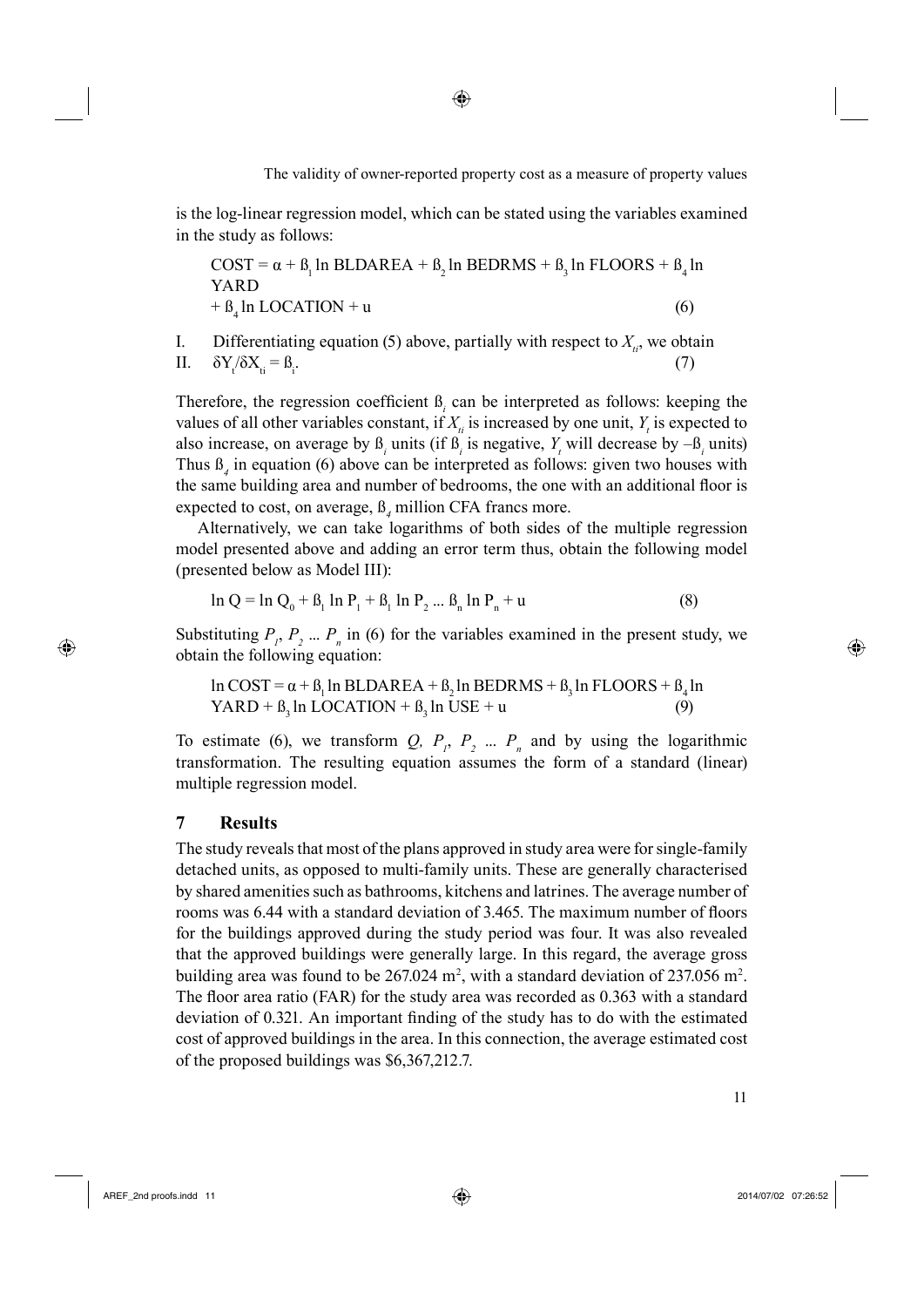Recall that this figure is not based on a professional government valuation surveyor's computation. Rather, it has been computed based on figures provided by building permit applicants. The central hypotheses of the study posit that for any given building, such a figure can be considered a valid representation of its 'true value'. The main findings of the study provide a preponderance of evidence to support these hypotheses. Before creating the test models, a zero-order correlation coefficient matrix for all the quantitative variables in the model was generated. This was necessary to ensure that the resultant model was not saddled with multicollinearityrelated problems. The data produced from this process are summarised in Table 2.

| III. | <b>VARIABLE</b> | <b>COST</b> | <b>BLDAREA</b> | <b>BDRMS</b> | <b>FLOORS</b> | <b>YARD</b> |
|------|-----------------|-------------|----------------|--------------|---------------|-------------|
| IV.  | <b>COST</b>     | 1.000       |                |              |               |             |
| V    | <b>BLDAREA</b>  | $0.149**$   | 1.000          |              |               |             |
| VI.  | <b>FLOORS</b>   | $0.503**$   | $0.194**$      | 1.000        |               |             |
| VII. | <b>BDRMS</b>    | $0.394**$   | $0.258**$      | $0.407**$    | 1.000         |             |
|      | VIII. YARD      | $0.034**$   | $0.332**$      | $-0.015$     | 0.006         | 1.000       |

**Table 2: Zero-order correlation matrix of quantitative variables in the model**

\*\* Sig.  $p < 0.000$ .

⊕

As the table shows, no pair of variables is highly correlated, suggesting that the model is free of any multicollinearity problem.

20To test Hypothesis 1 of the study, a double loglinear model was generated. The model can be summarised as follows:

LnCOST = 13.140 + 0.154LnYARD + 0.068LnBLDAREA + 0.299LnBDROOMS t: 3.463\*\* 1.316 3.721\*\*\* + 1.266LnFLOORS + 0.133LnUSE + 0.097LnLOCATION . …..…… (10) t: 9.102\*\*\* 0.877 1.417 Adj. R<sup>2</sup>: 0.320; F-value: 31.133 (sig.: 0.000); \*\*p  $\leq$  0.001; \*\*\*p  $\leq 0.000$ .

A cursory inspection of the model shows that owner-provided cost is positively associated with established housing traits. This is in line with the link posited in Hypothesis 1. Also, note that the owner-provided cost is positively associated with three of the quantifiable attributes of a building in a statistically significant  $(p \le 0.001)$  manner. The three attributes include plot size (YARD), number of bedrooms (BDROOMS) and number of storeys (FLOORS). With the exception of

AREF\_2nd proofs.indd 12 2014/07/02 07:26:52

◈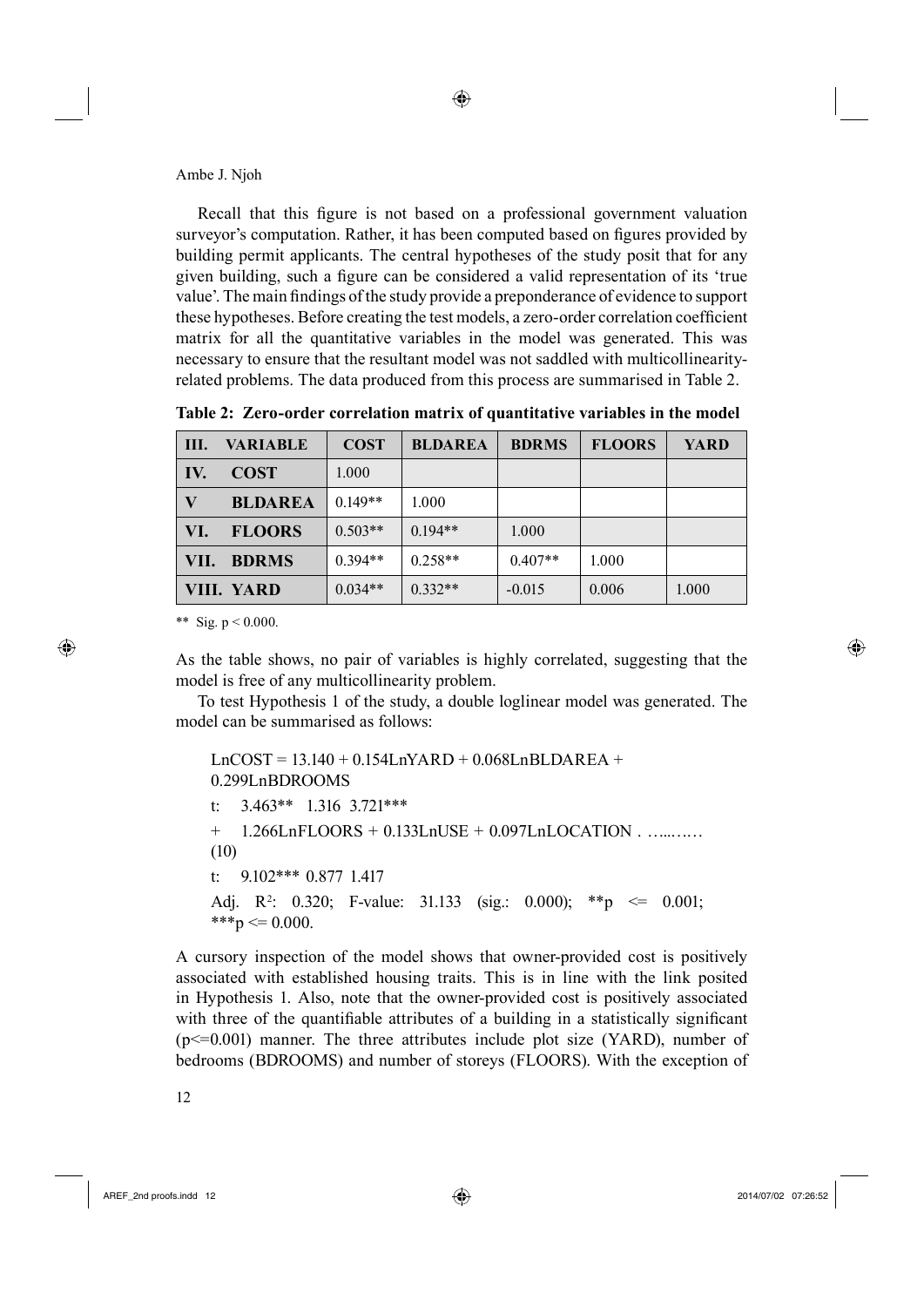the lack of a statistically significant link between owner-provided cost (COST) and building area (AREA), the findings lend credence to the expectation articulated in Hypothesis 2.

A perusal of the model reveals further useful information. First, it has an adjusted R-squared value of 0.320 (or 32%). This value, a measure of goodness of fit, is very telling; it suggests that established housing attributes/traits account for no less than 32 per cent of the variability in owner-reported building development cost. Second, the F-value associated with the model is 31.133, which is statistically significant at the 0.000 level. This provides further reason to believe, as per Hypothesis 3, that knowledge of building traits constitutes a good basis for estimating the cost of a building, i.e., the (owner-provided) cost of any building can be computed once we know the cost of the various traits of the building. The model can also be used to compute the cost of any given trait once we know the cost of other attributes of the building. For instance, suppose we increase the number of floors in a given building in the region examined, while holding the other variables constant, the cost of the building is expected to rise by 1 266 frs CFA.

## **8 Discussion**

⊕

The main contribution of this study is its validation of owner-reported cost of building development as an accurate proxy for gauging a building's value. The cost figures so reported have been shown to relate in a logical and theoretically explicable manner to established property parameters. Thus, it is safe to conclude that the figures have face, criterion, content and construct validity as proxy measures of property values. On the face of it, the owner-reported cost of a building appears acceptable as an accurate reflection of the building's value *ceteris paribus*. There is no logical reason to think that in stating a figure as the cost of the building, an owner pays no attention to the 'true cost' of the materials, or the manual and professional labour that went into developing the building. Alternatively stated, the elements comprising the owner-reported cost cover the range of items necessary for computing a real property's value. Thus, it is safe to conclude that the owner-reported cost of a building passes the content validity test as a measure of the building's value. Furthermore, owner-reported cost, as the main findings of the study show, strongly correlate with established covariates of property values. This suggests that ownerreported property cost possesses criterion or predictive validity as a measure of property value. The question of whether owner-reported cost possesses construct validity, i.e., whether it measures what it professes to measure, cannot be ignored. Based on the foregoing, the response must be in the affirmative.

The significance of the study's main findings can also be appreciated from other perspectives. For instance, the findings provide a basis for comparing housing conditions in developing countries. In this regard, they suggest that housing units in Cameroon compare favourably, especially with respect to size, with those in other developing countries. In this regard, the study reveals that the average number of rooms per unit was about seven rooms (more precisely, 6.44 with a standard deviation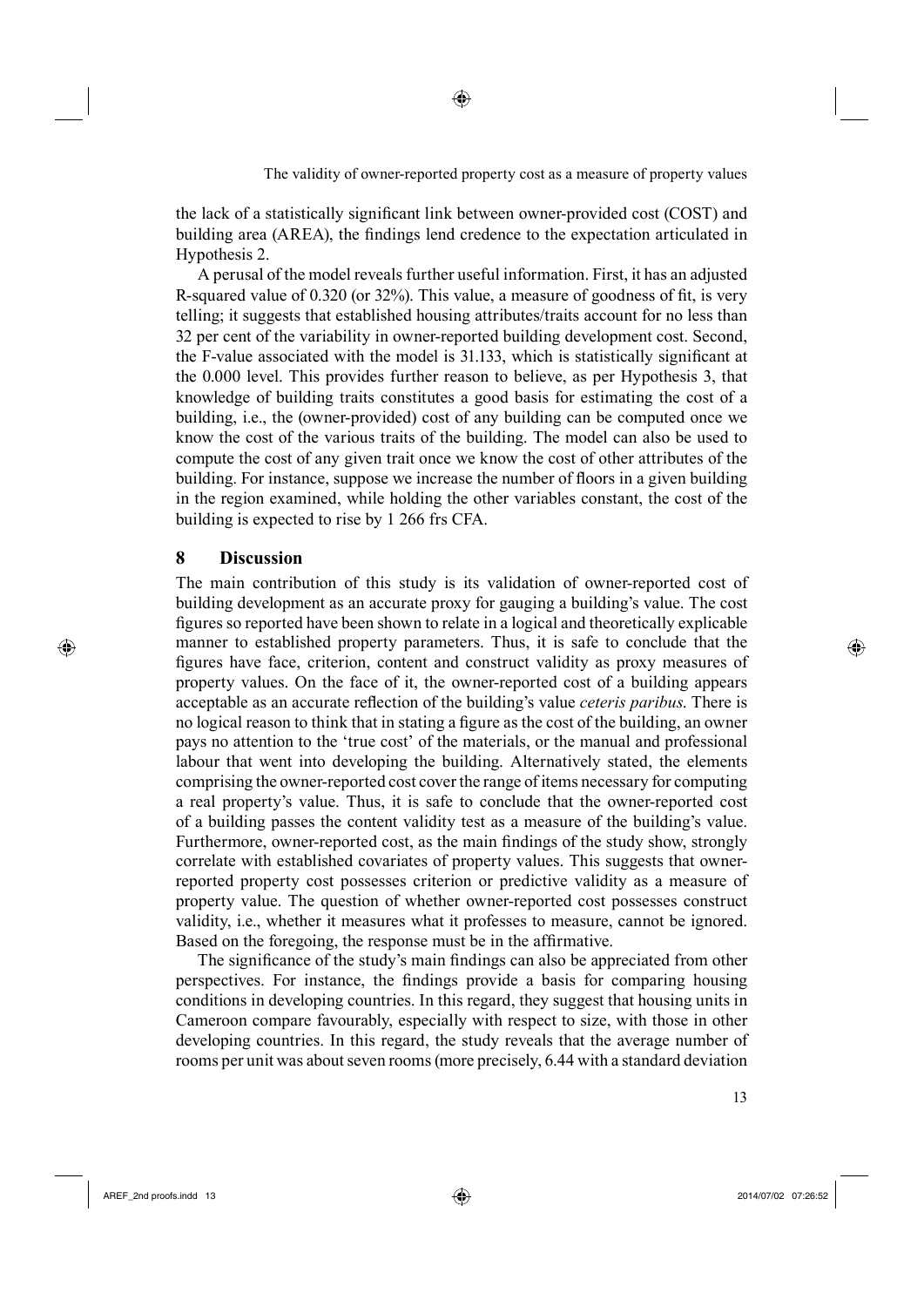of 3.465), which is slightly less than the 8.78 rooms per unit (with a standard deviation of 4.91) for the City of Jos, Nigeria (Megbolugbe, 1986, p. 539), and slightly higher than the 5.67 to 4.78 rooms per unit (with a standard deviation of 3.13) registered for Bogota, Colombia, by Follain and Jiminez (1983, cited in Megbolugbe, 1986, p. 539).

The findings further provide reason for healthy skepticism regarding the transferability of models from developed to less developed real property markets. For instance, it found number of floors as having the largest numeric impact on the standardised cost of a building unit. Holding constant all other independent or predictor variables examined, an increase of 1 standard deviation in FLOORS alone will lead to an increase in COST of 1.266 standard deviations. This is unlikely to be the case in developed countries. Also, the fact that all the housing traits are positively associated with housing cost is inconsistent with the findings reported in developed countries such as the US (see, e.g., Ramanathan, 1989).

The near absence of multi-level structures serving as residential units is also not unique to the study area. Rather, it echoes earlier findings such as Megbolugbe's (1986, p. 539) study of Jos, Nigeria, where 96 per cent of units were of the single level variety. Apparently, the high cost of building vertically as opposed to horizontally accounts for the reluctance to build multi-level structures. As the resulting equation [see  $(10)$ ] shows, the number of floors in a building has the greatest impact on the cost of the building.

It is also noteworthy that all the signs associated with the resulting model are positive. This finding is inconsistent with the results of at least one previous study. For instance, in a model relating the price of a housing unit to a number of its attributes, Ramanathan (1989, p. 158) found the sign associated with number of bedrooms to be negative. Normally, we would expect (at least based on intuition) that adding a bedroom would result in an increase of the unit's price or value. However, Ramanathan (1989) underscores the importance of interpreting said coefficient on the basis of all else being equal, i.e., the number of rooms increases while the other variables (e.g., area of the building and the number of bathrooms contained therein) are held constant. From this vantage point, it is easy to see how increasing the number of bedrooms, which means sub-dividing the same interior area of the building, can result in a decrease in the value of the property.

We must not, however, lose sight of the fact that the study reported by Ramanathan was conducted in a Western country. In Western cultures, not only are nuclear families the norm, but family units also tend to be smaller. In addition, resources tend to be plentiful, thereby skewing people's preference for fewer but larger rooms. The situation is reversed in non-Western cultures and/or developing societies such as Cameroon, where the limited availability of resources and larger (extended) families dictate a need for more, but smaller, rooms. In other words, houses with more rooms (of course, presumably up to a certain extent, not determined by this study) tend to command a higher value and price.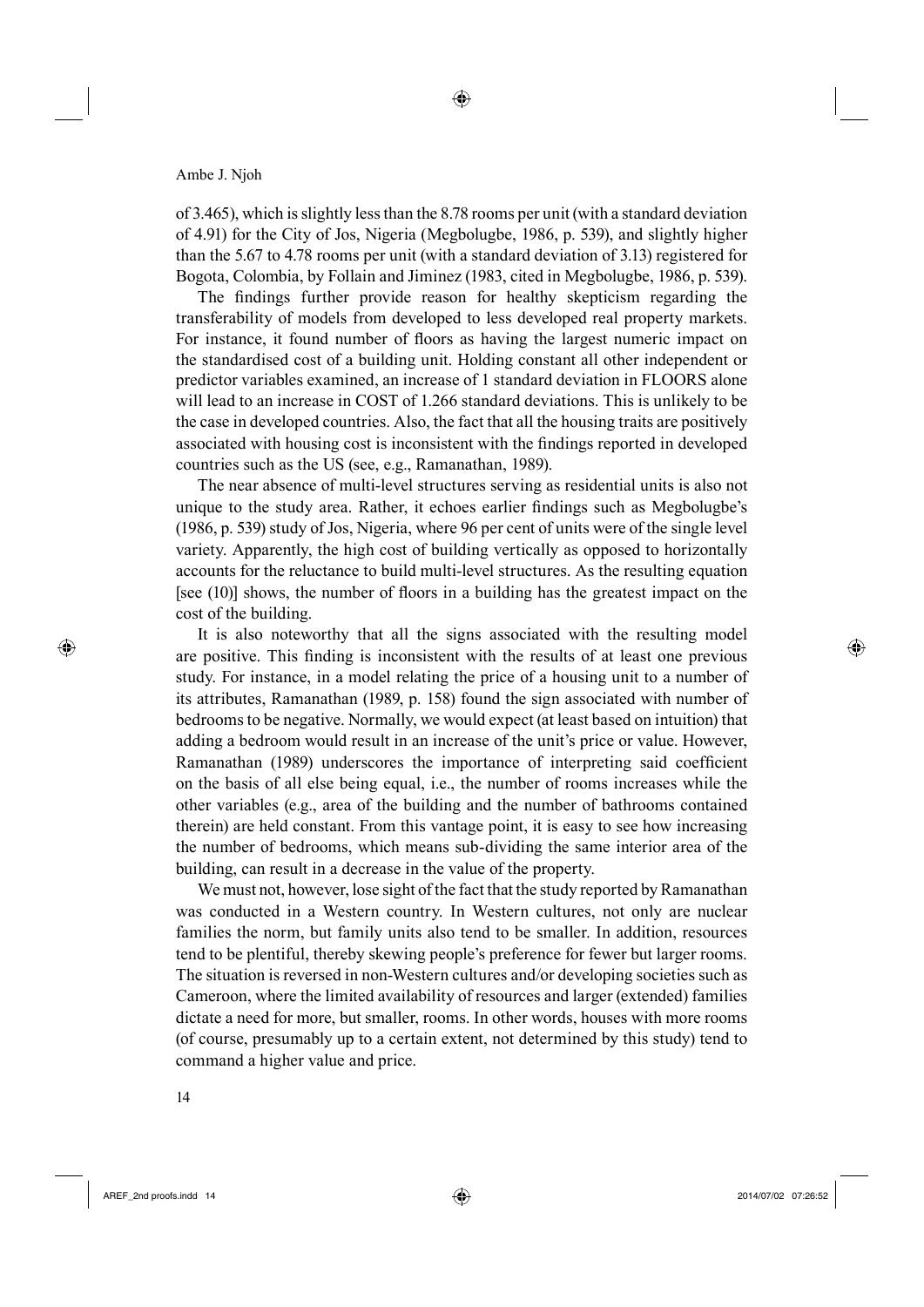⊕

The validity of owner-reported property cost as a measure of property values

# **9 Policy implications and concluding remarks**

The importance of the study reported here cannot be overstated. As mentioned earlier, knowledge of housing trait prices is useful in several respects: 1) such knowledge can help potential developers make sound decisions regarding their building plans; 2) it can provide planning authorities with a more logical and accurate basis for estimating the cost of proposed building projects. This will result in significant savings to building permit applicants. Otherwise, building permit applicants must spend large sums of money to remunerate professionals such as quantity surveyors; 3) knowledge of housing trait prices can help local planning authorities make informed decisions on how to increase the density of residential and other areas. Without such knowledge, decisions to encourage horizontal or vertical development are often made arbitrarily. Finally, information on the cost of housing traits is of enormous use to property owners. As it is, developers in Cameroon, for instance, are taking a considerable risk when they underestimate the cost of their properties in order to reduce the cost of a building permit. In the event of loss due to fire or compulsory acquisition by the state, property owners are likely to incur heavy losses, as compensation will be based on the inaccurate and low estimates on file in the planning office.

## **Biographical note**

⊕

**Ambe J. Njoh** holds a PhD. in Planning Studies from University College London (UCL). He is interested in comparative urban studies and regional planning in Africa and has published widely on this theme in all the major urban studies journals. He is the author of about 100 peer-reviewed articles, technical reports, book chapters and 11 books. His most recent book focuses on urban planning and public health in Africa (Ashgate, 2013). Njoh is Professor of Urban and Regional Planning, and Director of the Urban & Regional Planning Program, School of Public Affairs, and Professor of Environmental Science and Policy, School of Geosciences at the University of South Florida, USA. He can be contacted at njoh@usf.edu

## **Acknowledgements**

Professor Njoh acknowledges a debt of gratitude to officials in the urban planning field in Cameroon, and especially to his friends, Richard Ayuk-Etang and Emmanuel T. Ndifor (Esprit), for their assistance in securing the data for this study. Special thanks go to two anonymous reviewers and to Dr. Franklin Obeng-Odoom for their invaluable input.

## **References**

Amenyah, I.D. and Fletcher, E.A. (2013). 'Factors determining residential rental prices', *Asian Economic and Financial Review*, vol. 3, no. 1, pp. 39–50.

Anim-Odame, W.K., Key, T. and Stevenson, S. (2006). Measures of real estate values from land registration and valuation systems in emerging economies: The case of Ghana. Paper presented at 'Shaping the Change' XXIII FIG Congress, Munich, Germany, October 8–13.

 $\bigoplus$  AREF\_2nd proofs.indd 15 2014/07/02 07:26:53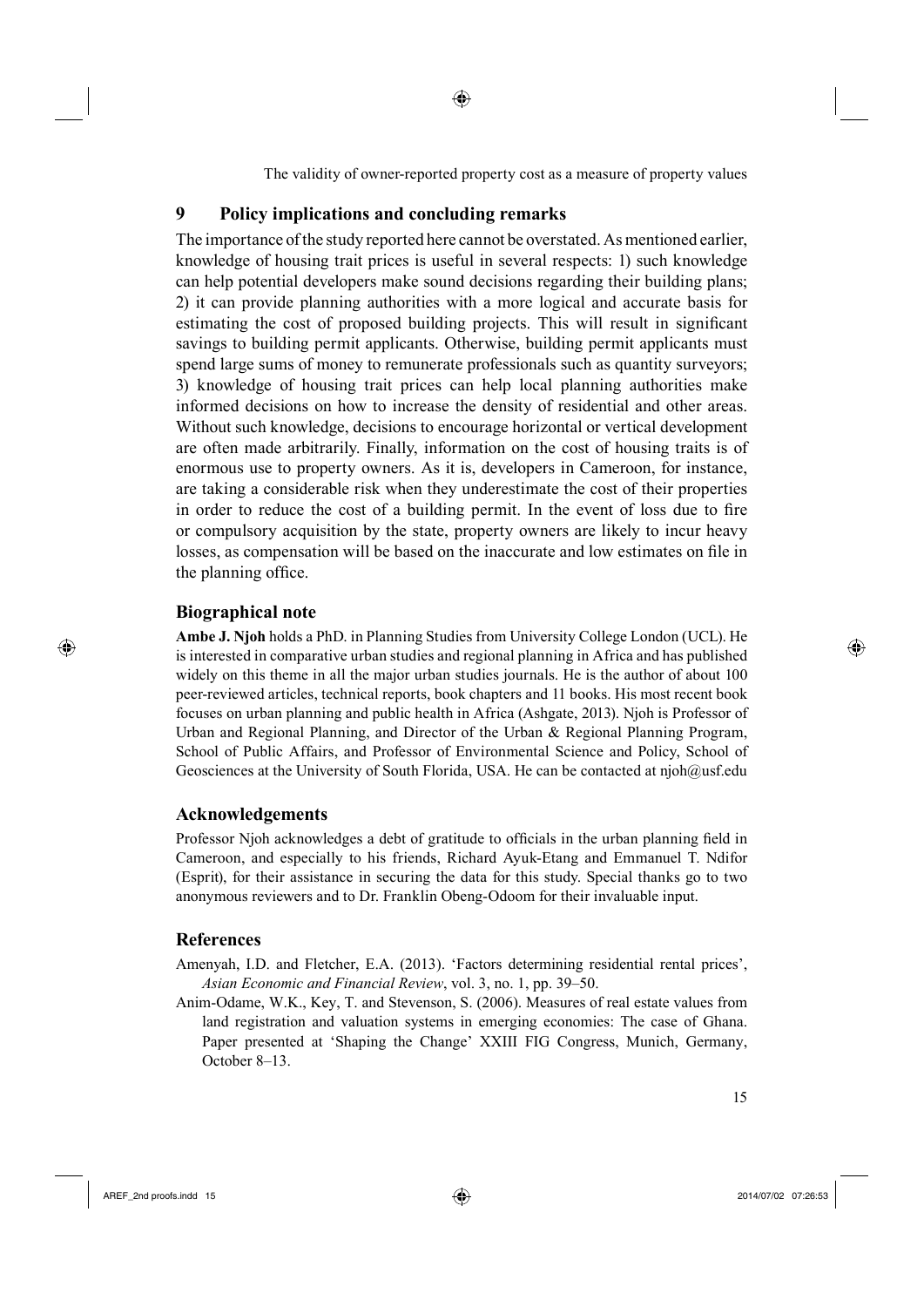Arimah, B. (1992). 'An empirical analysis of the demand for housing attributes in a third world city', *Land Economics*, vol. 68, no. 4, pp. 366–379.

◈

- Arimah, B. (1996). 'Willingness to pay for improved environmental sanitation in a Nigerian city', *Journal of Environmental Management*, vol. 48, no. 2, pp. 127–138.
- Babbie, E. (2013). *The practice of social research* (13th ed.), Wadsworth, Belmont, CA.
- Brown, J.D. (Online). 'What is construct validity?', Available at jalt.org/test/bro\_8.htm (accessed 10 June 2013).
- City (online). 'The provinces of Cameroon as well as all cities and urban communes of over 15,000 inhabitants', Available at http://www.citypopulation.de (accessed 14 June 2013).
- Colwell, P.F. and Dilmore, G. (1999). 'Who was first? An examination of an early hedonic study', *Land Economics*, vol. 75, no. 4, pp. 620–626.
- Cronbach, L. and Meehl, P. (1955). 'Construct validity in psychological tests', *Psychological Bulletin*, vol. 52, pp. 281–302.
- Daniere, A.G. (1994). 'Estimating willingness-to-pay for housing attributes: An application to Cairo and Manila', *Regional Science and Urban Economics*, vol. 24, no.5, pp. 577– 599.
- Fiadzo, E.D., Houston, J.E. and Godwin, D.D. (2001). 'Estimating housing quality for poverty and development policy analysis: CWIQ in Ghana', *Social Indicators Research*, vol. 53, no. 2, pp. 137–162.
- Filali, R. (2012). 'Housing conditions in Tunisia: The quantity–quality mismatch', *Journal of Housing and the Built Environment*, vol. 27, no. 3, pp. 317–347.
- Follain, J.R. and Jimenez, E. (1985a). 'The demand for housing characteristics in developing countries: Colombia and Philippines', *Urban Studies*, vol. 22, no. 5, pp. 421–32.
- Follain, J.R. and Jimenez, E. (1985b). 'Estimating the demand for housing characteristics: A survey and critique', *Regional Science and Urban Economics*, vol. 15, no. 1, pp. 77–107.
- Grether, D.M. and Mieszkowski, P. (1974). 'Determinants of real estate values', *Journal of Urban Economics*, vol. 1, no. 2, pp. 127–145.
- Guidry, K. and Do, A.Q. (1998). 'Eminent domain and just compensation for single-family homes', *The Appraisal Journal*, vol. 66, no. 3, pp. 231–235.
- Hagan, F.E. (1997). *Research methods in criminal justice and criminology* (4<sup>th</sup> ed.), Allyn & Bacon, Needham Heights, MA.
- Khan, S. (2010). 'Domestic resource mobilization in sub-Saharan Africa: The case of Cameroon', A report of the North-South Institute (NSI), Ottawa, Canada.
- Knight, J.R., Dombrow, J. and Sirmans, C.F. (1995). 'A varying parameters approach to constructing house price indexes', *Real Estate Economics*, vol. 23, no. 2, pp. 187–205.
- Lancanster, K.J. (1966). 'A new approach to consumer theory', *Journal of Political Economy*, vol. 74, no. 2, pp. 132–157.
- Malpezzi, S., Chun, G.H. and Green, R.K. (1998). 'New place-to-place housing price indexes for U.S. metropolitan areas and their determinants', *Real Estate Economics*, vol. 26, no. 2, pp. 235–274.
- Megbolugbe, I.F. (1986). 'Econometric analysis of housing trait prices in a third world city', *Journal of Regional Science*, vol. 26, no. 3, pp. 533–547.
- Megbolugbe, I.F. (1991). 'Hedonic indices and housing programme benefits', *Urban Studies*, vol. 28, no. 5, pp. 773–781.
- Messick, S. (1998). 'Test validity: A matter of consequences', *Social Indicators Research*, vol. 45 (1-3), pp. 35–44.

⊕